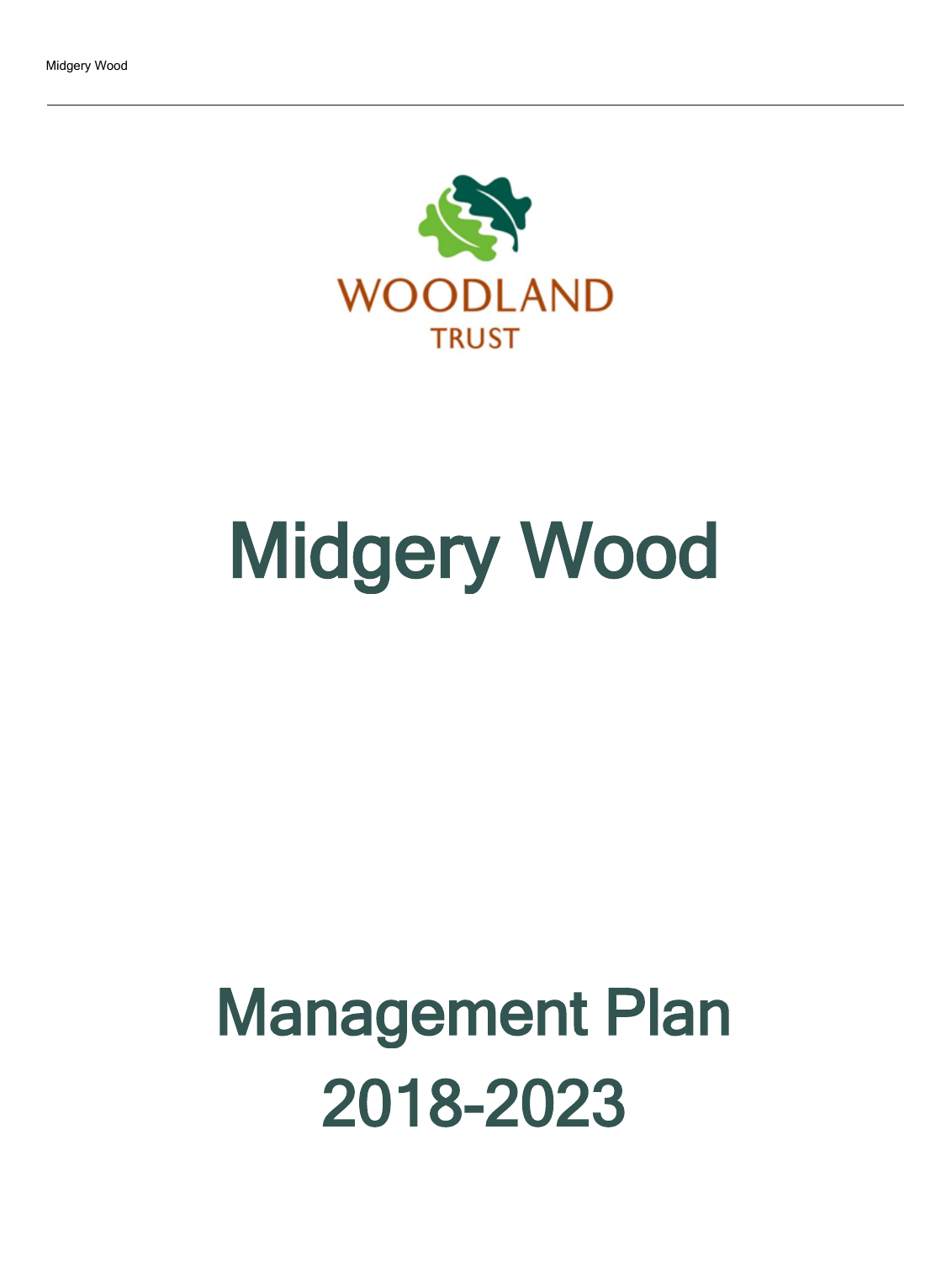### MANAGEMENT PLAN - CONTENTS PAGE

ITEM Page No.

Introduction

Plan review and updating

#### Woodland Management Approach

**Summary** 

- 1.0 Site details
- 2.0 Site description
	- 2.1 Summary Description
	- 2.2 Extended Description
- 3.0 Public access information
	- 3.1 Getting there
	- 3.2 Access / Walks
- 4.0 Long term policy
- 5.0 Key Features
	- 5.1 Secondary Woodland
	- 5.2 Informal Public Access
- 6.0 Work Programme
- Appendix 1: Compartment descriptions
- Appendix 2: Harvesting operations (20 years)

**Glossary** 

## MAPS

Access Conservation Features Management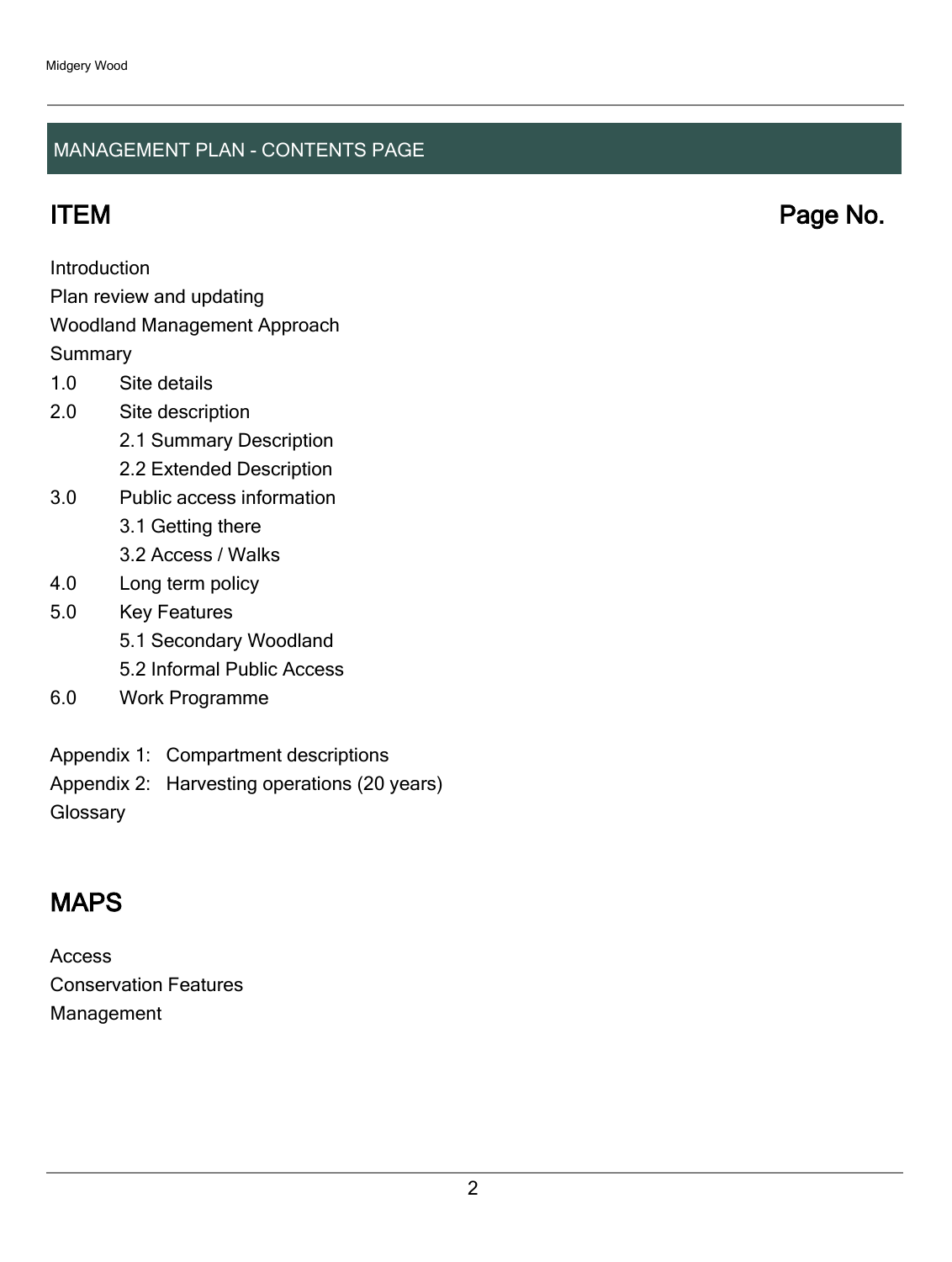## THE WOODLAND TRUST

## INTRODUCTION

The Trust's corporate aims and management approach guide the management of all the Trust's properties, and are described on Page 4. These determine basic management policies and methods, which apply to all sites unless specifically stated otherwise. Such policies include free public access; keeping local people informed of major proposed work; the retention of old trees and dead wood; and a desire for management to be as unobtrusive as possible. The Trust also has available Policy Statements covering a variety of woodland management issues.

The Trust's management plans are based on the identification of Key Features for the site and setting objectives for their management. A monitoring programme (not included in this plan) ensures that these objectives are met and any necessary management works are carried out.

Any legally confidential or sensitive species information about this site is not included in this version of the plan.

## PLAN REVIEW AND UPDATING

The information presented in this Management plan is held in a database which is continuously being amended and updated on our website. Consequently this printed version may quickly become out of date, particularly in relation to the planned work programme and on-going monitoring observations. Please either consult The Woodland Trust website [www.woodlandtrust.org.uk](http://www.woodlandtrust.org.uk/) or contact the Woodland Trust [\(wopsmail@woodlandtrust.org.uk](mailto:wopsmail@woodlandtrust.org.uk)) to confirm

details of the current management programme.

There is a formal review of this plan every 5 years and a summary of monitoring results can be obtained on request.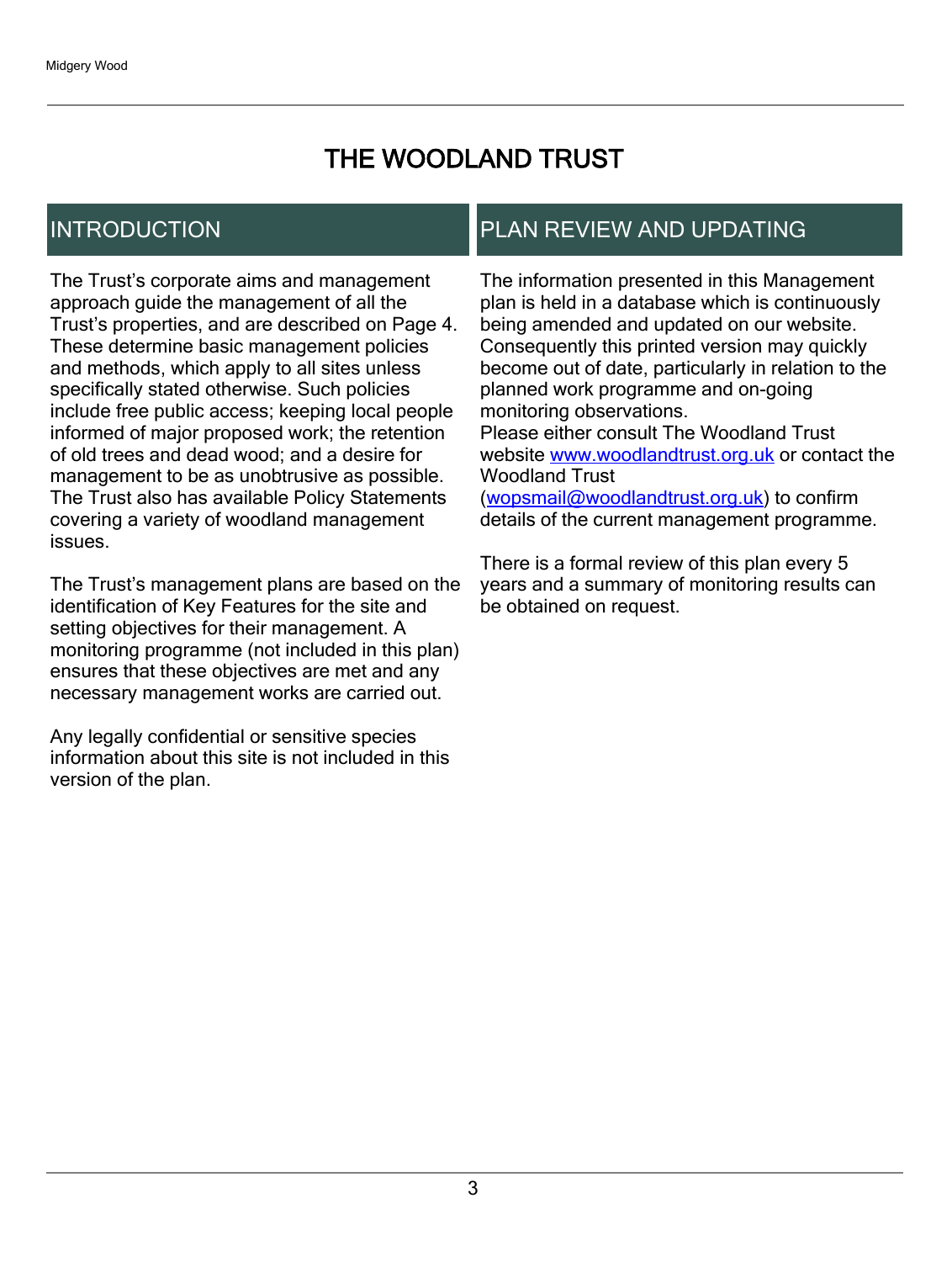## WOODLAND MANAGEMENT APPROACH

The management of our woods is based on our charitable purposes, and is therefore focused on improving woodland biodiversity and increasing peoples' understanding and enjoyment of woodland. Our strategic aims are to:

- Protect native woods, trees and their wildlife for the future
- Work with others to create more native woodlands and places rich in trees
- Inspire everyone to enjoy and value woods and trees

All our sites have a management plan which is freely accessible via our website [www.woodlandtrust.org.uk.](http://www.woodlandtrust.org.uk/) Our woods are managed to the UK Woodland Assurance Standard (UKWAS) and are certified with the Forest Stewardship Council® (FSC®) under licence FSC-C009406 and through independent audit.

In addition to the guidelines below we have specific guidance and policies on issues of woodland management which we review and update from time to time.

We recognise that all woods are different and that the management of our sites should also reflect their local landscape and where appropriate support local projects and initiatives. Guidelines like these provide a necessary overarching framework to guide the management of our sites but such management also requires decisions based on local circumstances and our Site Manager's intimate knowledge of each site.

The following guidelines help to direct our woodland management:

- 1. Our woods are managed to maintain their intrinsic key features of value and to reflect those of the surrounding landscape. We intervene when there is evidence that it is necessary to maintain or improve biodiversity and to further the development of more resilient woods and landscapes.
- 2. We establish new native woodland using both natural regeneration and tree planting, but largely the latter, particularly when there are opportunities for involving people.
- 3. We provide free public access to woods for quiet, informal recreation and our woods are managed to make them accessible, welcoming and safe.
- 4. The long term vision for our non-native plantations on ancient woodland sites is to restore them to predominantly native species composition and semi-natural structure, a vision that equally applies to our secondary woods.
- 5. Existing semi-natural open-ground and freshwater habitats are restored and maintained wherever their management can be sustained and new open ground habitats created where appropriate.
- 6. The heritage and cultural value of sites is taken into account in our management and, in particular, our ancient trees are retained for as long as possible.
- 7. Woods can offer the potential to generate income both from the sustainable harvesting of wood products and the delivery of other services. We will therefore consider the potential to generate income from our estate to help support our aims.
- 8. We work with neighbours, local people, organisations and other stakeholders in developing the management of our woods. We recognise the benefits of local community woodland ownership and management. Where appropriate we allow our woods to be used to support local woodland, conservation, education and access initiatives.
- 9. We use and offer the estate where appropriate, for the purpose of demonstration, evidence gathering and research associated with the conservation, recreational and sustainable management of woodlands. In particular we will develop and maintain a network of long-term monitoring sites across the estate.
- 10 Any activities we undertake will conform to sustainable forest management principles, be appropriate for the site and will be balanced with our primary objectives of enhancing the biodiversity and recreational value of our woods and the wider landscapes.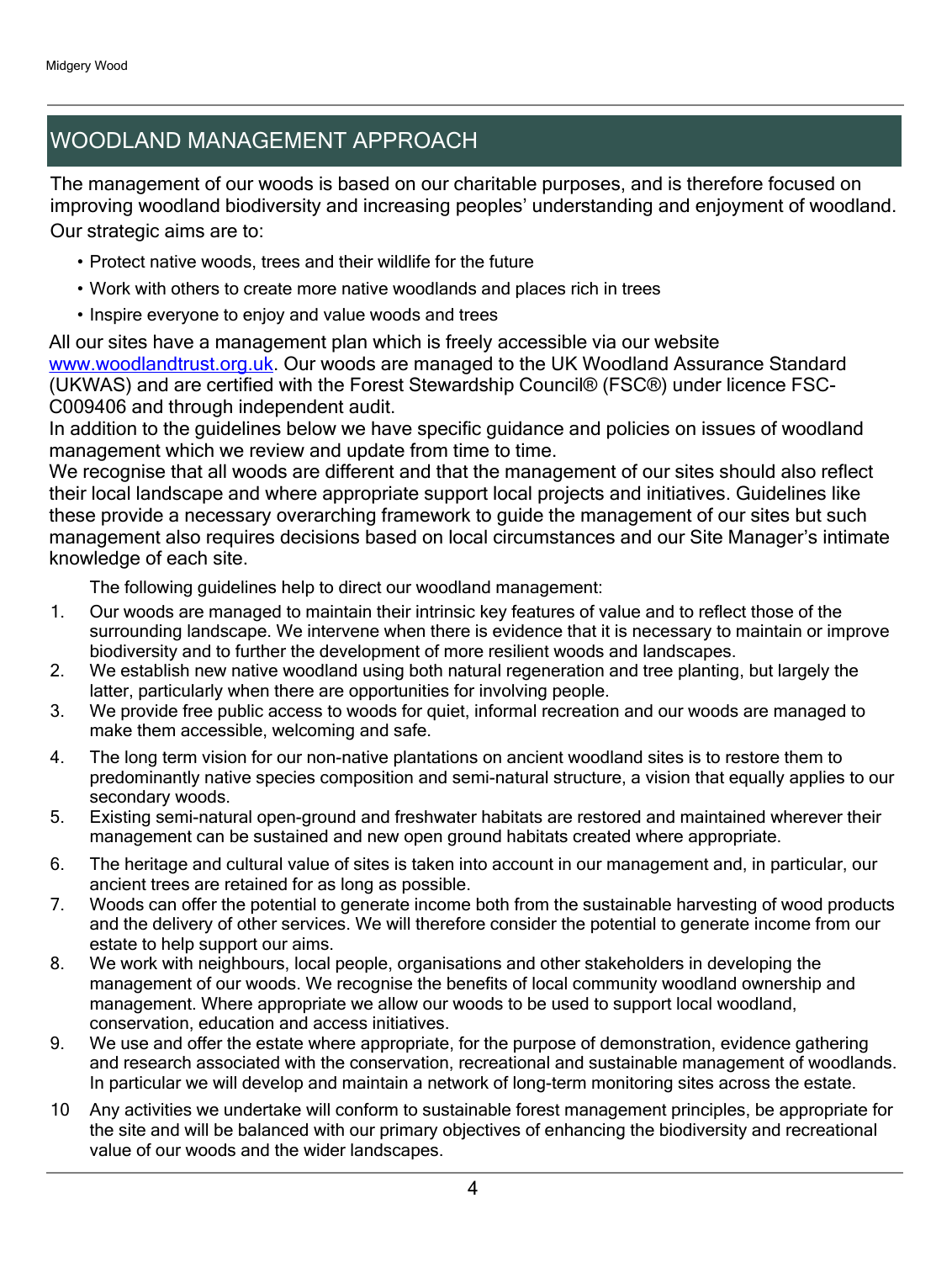## SUMMARY

This public management plan briefly describes the site, specifically mentions information on public access, sets out the long term policy and lists the Key Features which drive management actions. The Key Features are specific to this site - their significance is outlined together with their long (50 year+) and short (5 year) term objectives. The short term objectives are complemented by a detailed Work Programme for the period of this management plan. Detailed compartment descriptions are listed in the appendices which include any major management constraints and designations. A short glossary of technical terms is at the end. The Key Features and general woodland condition of this site are subject to a formal monitoring programme which is maintained in a central database. A summary of monitoring results is available on request.

## 1.0 SITE DETAILS

| Site name:      | Midgery Wood                        |
|-----------------|-------------------------------------|
| Location:       | Preston                             |
| Grid reference: | SD556332, OS 1:50,000 Sheet No. 102 |
| Area:           | 7.45 hectares (18.41 acres)         |
| Designations:   | <b>Tree Preservation Order</b>      |

## 2.0 SITE DESCRIPTION

#### 2.1 Summary Description

Prior to planting this site was grazing land and retains a number of hedgerow features within the woodland areas. Mainly alder and ash with bird cherry, wild cherry, oak, field maple, hawthorn, dogwood, hazel, willow and guelder rose also present.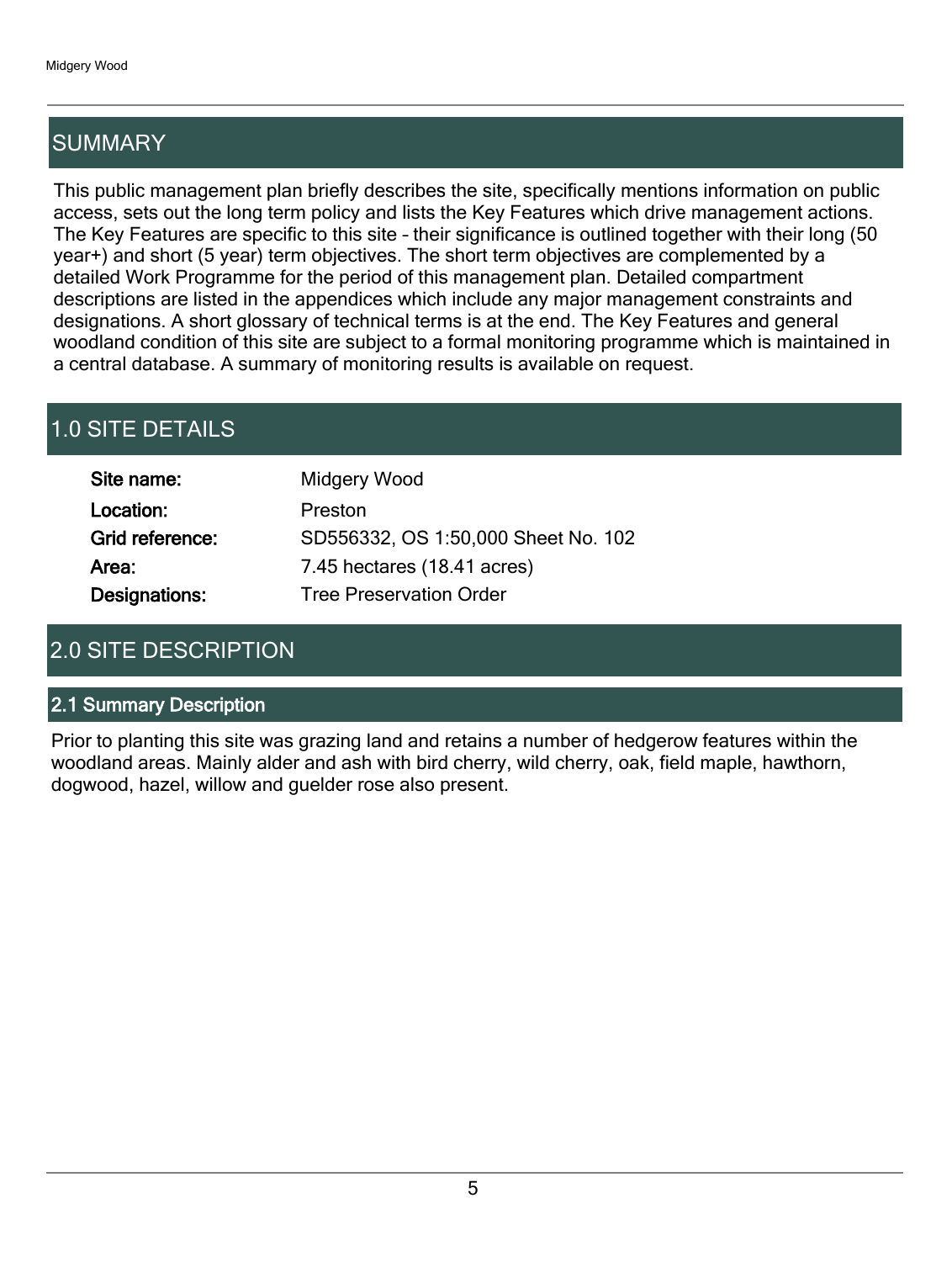#### 2.2 Extended Description

Midgery Wood is located in Fulwood an urban area of the northern half of the City of Preston. The site is part of a cluster of Woodland Trust owned sites in northwest Preston. Recent development has situated domestic housing along all the sites boundaries apart from the North Eastern boundary where it abuts the M6 motorway. To the west is a large public open space managed by Preston Borough Council.

The wood is long and narrow in nature; it is approximately 1.5km long and 70m across at its widest point and the land slopes gently from North to South. The Savick brook runs just to the south of Midgery Wood.

The planting is typical of the late 1970s, with oak, ash, cherry, field maple, hazel, birch, rowan, willow, three species of alder, dogwood, guelder rose and dog rose, within this planting a number of hedgerows and older trees have been retained, especially fringing the stream.

Poor management access and areas of permanently wet ground make management operations with machinery challenging.

Midgery is one site in a network of woods which were gifted to the Woodland Trust by the Commission for New Towns in 1996. It was planted in the late seventies, as part of the overall structure plan of the Central Lancashire New Town. The path network also links Midgery Wood with other nearby Woodland Trust sites and an large area of open space owned and managed by Preston City Council.

The woodland has two Key Features Informal Public Access & Secondary Woodland.

The site is well used by local people and a network of Public Footpaths link the woodland to areas of open space managed by Preston City Council as well as several other Woodland Trust sites including Masons Wood, Fernyhalgh Wood & Moss Leach.

## 3.0 PUBLIC ACCESS INFORMATION

3.1 Getting there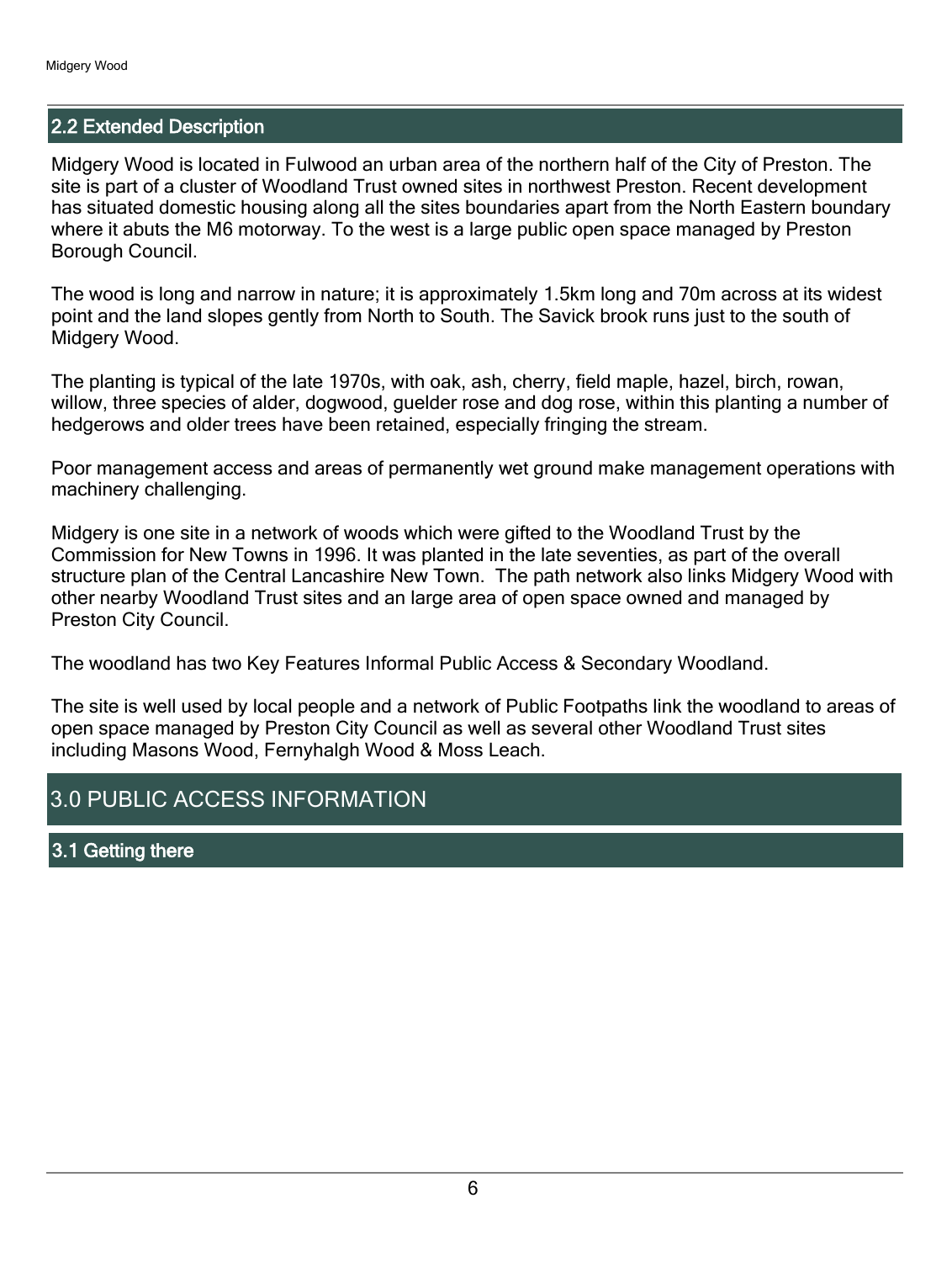Midgery Wood is located in the suburb of Fulwood which is around six miles from Preston city centre. The site has a total of 11 access points. The easiest to find is located close to the roundabout just of Williams Lane which leads from Pittman Way. There is around 1500 metres of even surfaced paths through the wood.

Parking is available on nearby local roads but may be limited.

Nearest public toilet: Is located at Asda Superstore, Eastway, Fulwood which is around half a mile away from the wood. (Asda toilets are for customers only)

Nearest bus stop: Is located on Williams Lane, which is only around 50 metres from the wood. William's Lane is a suburban road with a pavement. Information from Traveline website.

Further information about public transport is available from Traveline- www.traveline.org.uk or phone 0870 608 2 608

3.2 Access / Walks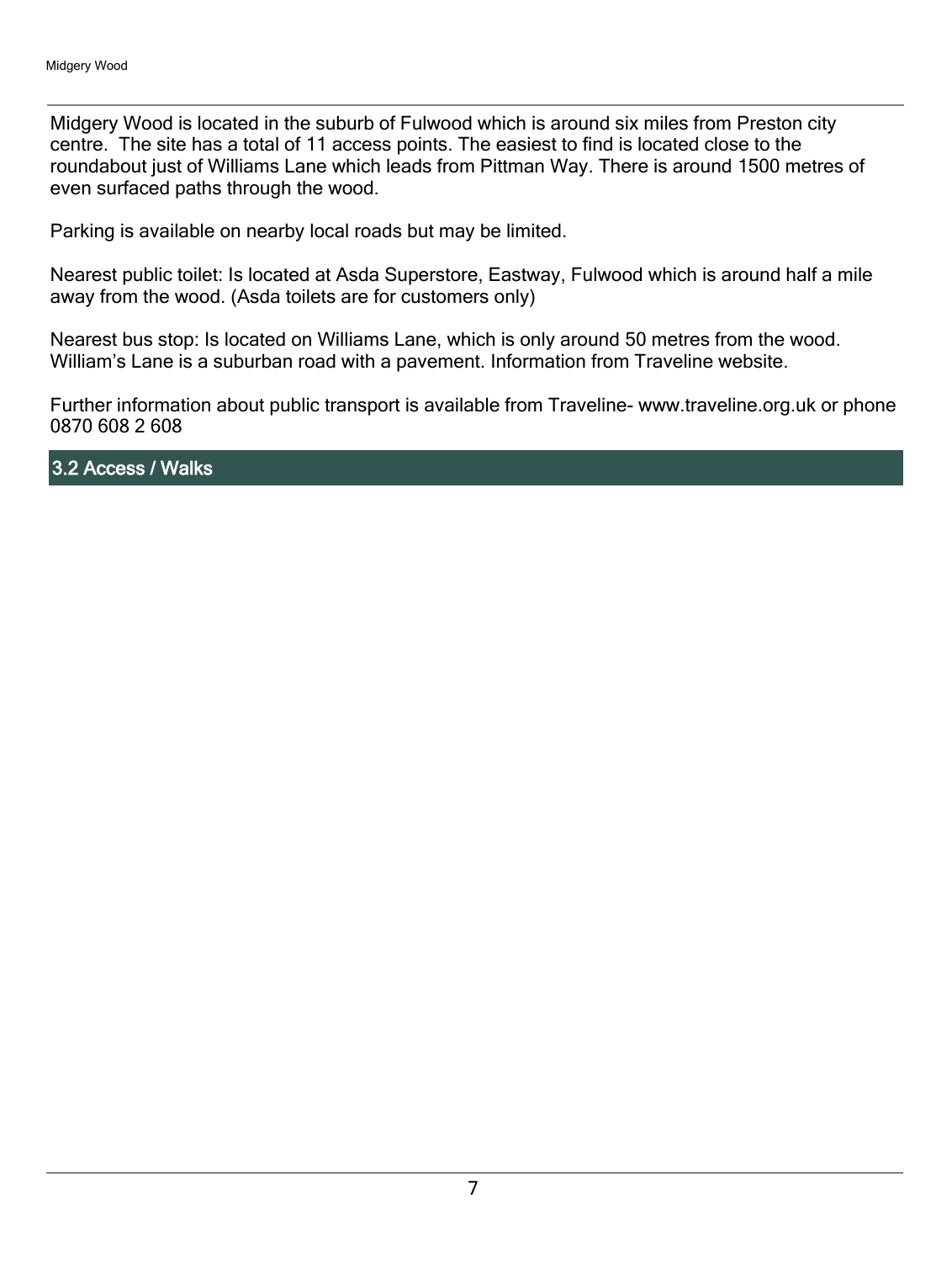## 4.0 LONG TERM POLICY

Our long term intention is to manage Midgery Wood as a mixed broadleaved, predominantly native high forest. Both native and non native regeneration will be accepted within the woodland. Active thinning work will take place to promote long term stand stability and this work will be focussed where the woodland borders adjacent housing, motorway and footpaths. Gaps created by trees gradually reaching senescence, or by trees been felled for safety reasons will also create opportunities for natural regeneration to occur. We will retain older trees of any species across the whole site as long as safety allows.

Access will be maintained at its present level of 11 access points and approximately 1500m of surfaced paths to ensure that the woodland continues to provide quiet informal recreational opportunities for all.

Local people should be informed of and involved with the site management where appropriate, especially to help understand the management needs of the wood, and the negative effect of some activities such as dumping garden rubbish, which have had a major impact in certain areas.

Statutory obligations will continue to be met with regard to managing tree safety and access.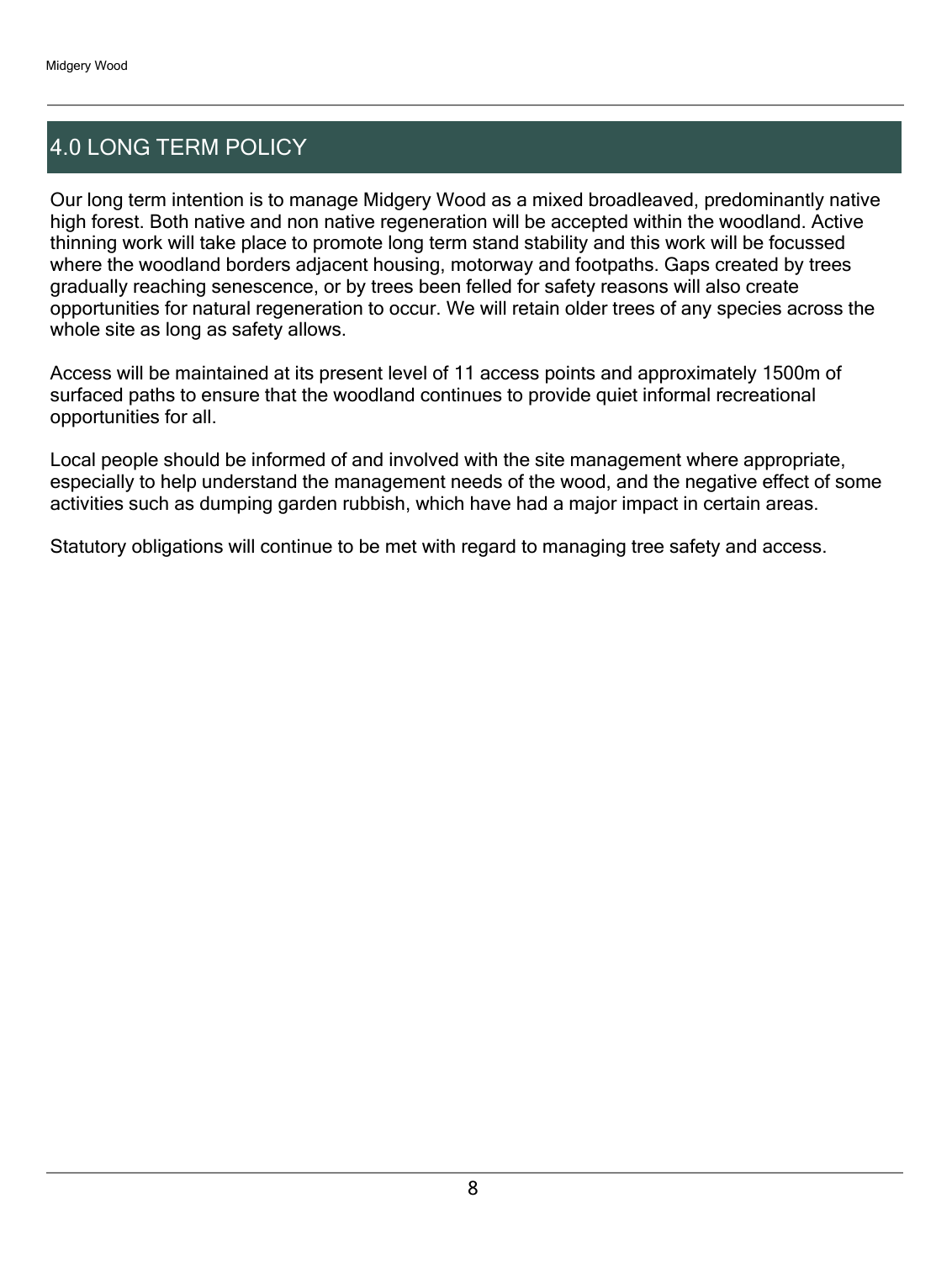## 5.0 KEY FEATURES

The Key Features of the site are identified and described below. They encapsulate what is important about the site. The short and long-term objectives are stated and any management necessary to maintain and improve the Key Feature.

#### 5.1 Secondary Woodland

#### **Description**

Midgery Wood is predominantly a new broadleaf plantation (planted circa 1975), with some relics of old hedgelines. The planting mix used reflects stand types typical of oak-ash woodland, with ash, alder, oak, field maple, birch and cherry as the main species planted. The site is an integral part in a local mosaic of habitats that includes the stream and meadows of the Savick Brook valley/local nature reserve; with a further 6.5ha of Woodland Trust owned woodlands within 300m; and an expanse of domestic gardens along its southern boundary.

#### **Significance**

The local area has been extensively developed with the loss of numerous hedgerows, mature trees and farmland. The effects and changes typical of an urban environment will continue to be a disturbance to local wildlife. The creation of Midgery Wood although small provides a replacement for lost tree cover. Its management as woodland for perpetuity along with other near by Woodland Trust sites (Fernyhalgh Wood, Clough Copse and Asda Wood) and the Savick Brook local nature reserve will provide a stable core of wildlife habitats in an otherwise changing landscape.

#### Opportunities & Constraints

The opportunity exists to ensure a continuity of valuable woodland habitat in an area under intense pressure from development. The existing habitat value can be improved upon through the retention where suitable of standing and fallen dead wood and tree safety operations will create gaps in the canopy for regeneration.

The main constraints on management derive from the sites location near a built environment. The close proximity of the woodland edge to domestic properties, and the high recreational usage, means that boundary and safety issues may take precedence over habitat improvements. Intense use during the summer months can manifest itself as "miss-use" and "over-use", wear and tear on open spaces; fires; den building; vandalism; and fly-tipping; are factors that have to be considered in relation to habitat creation and management.

#### Factors Causing Change

Ash dieback

#### Long term Objective (50 years+)

Mature, stable broadleaved high forest, with a continuous canopy and diverse age and species range and succession by natural regeneration. As trees gradually reach senescence or are removed for tree safety purposes the gaps left in the canopy will be colonised by natural regeneration of oak, ash, birch etc.

#### Short term management Objectives for the plan period (5 years)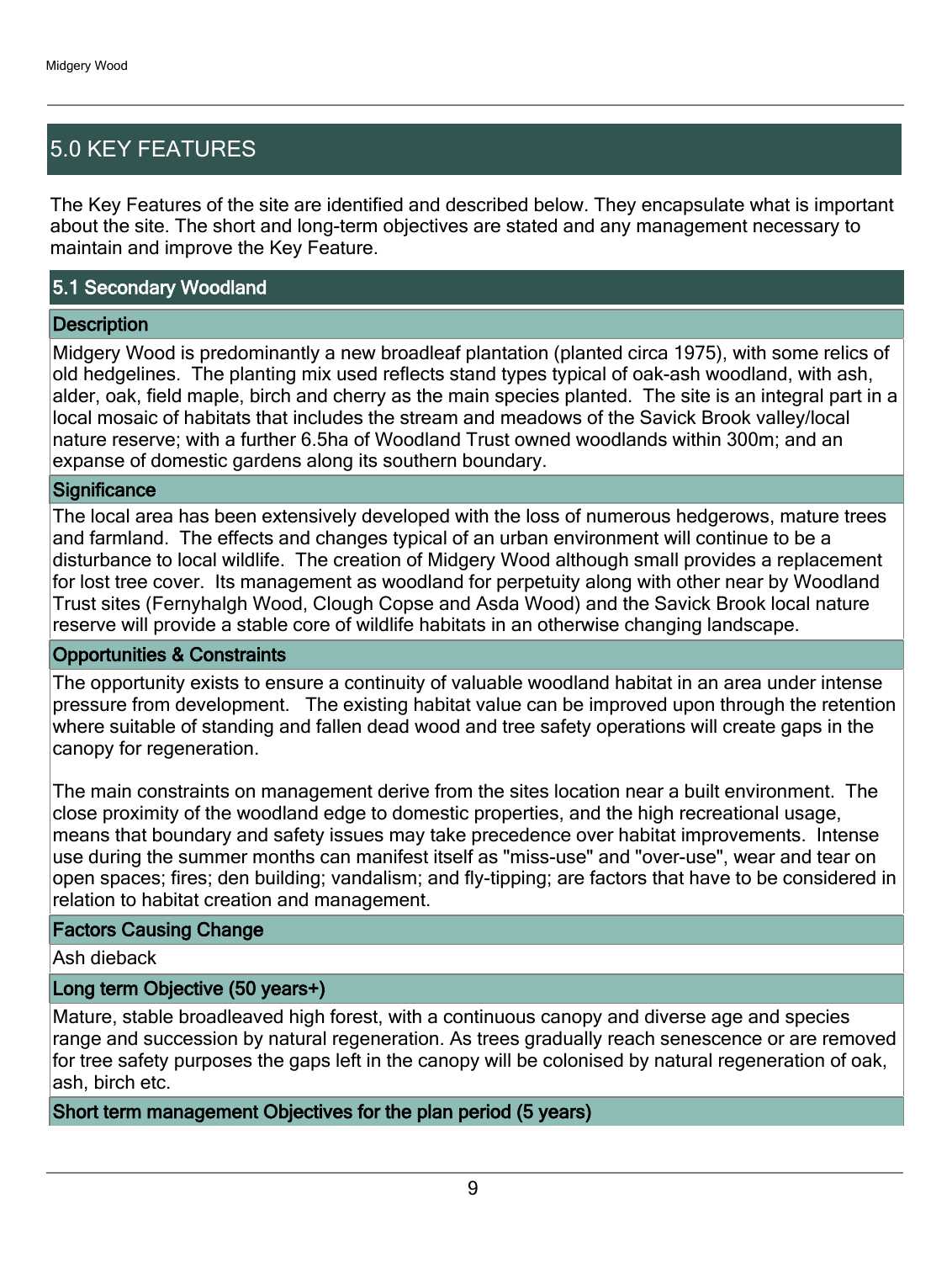Active thinning will be undertaken in 2018 to ensure long term stand stability, this work was across the whole site but focussed on areas where the site borders housing, footpaths and the M6 motorway. Once thinning work is complete no further intervention will take place during this plan period.

A Woodland Condition Assessment will be carried out in the final year of the current plan period. This will make recommendations as to the management of the site, key elements of which are likely to include the effects of ash disease, the development of natural regeneration and any future thinning requirements.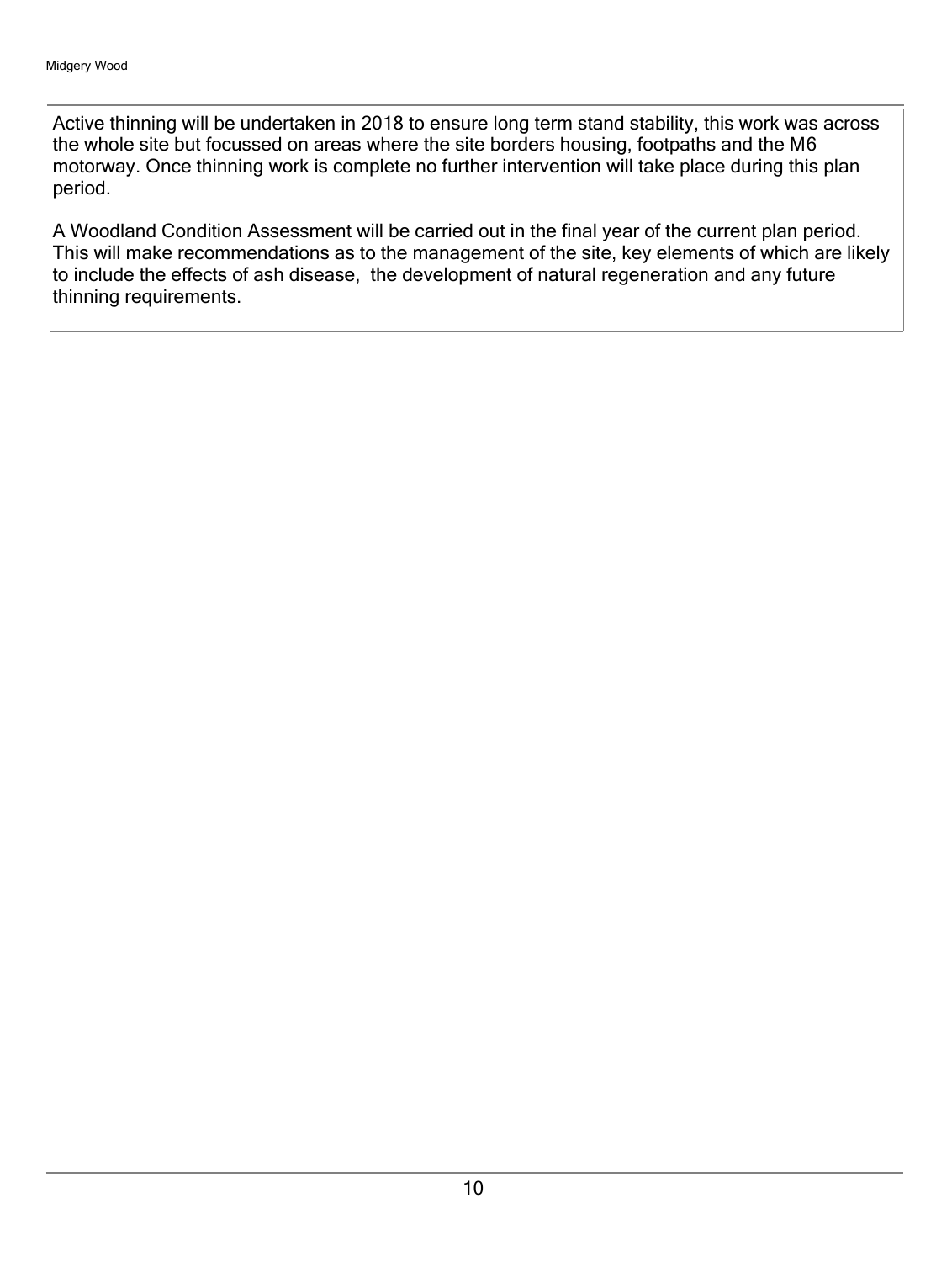#### 5.2 Informal Public Access

#### **Description**

The site has a total of 11 access points. The easiest to find is located close to the roundabout just of Williams Lane which leads from Pittman Way. There is around 1500 metres of even surfaced paths through the wood. Informal access throughout and Public Right of way in Cpts. 1A and 2A. The site is part of a larger open access area, much of the adjacent land is owned by the local authority, and other Woodland Trust sites such as Fernyhalgh Wood are close to the site.

#### **Significance**

The pressures of development in the local area means that these green spaces will become important wildlife corridors and the main areas for informal outdoor recreation. Further more the value of the wood to the local population will not just be derived its from provision of wildlife habitat and public amenity, but through its services as a filter for airborne pollution, light, and noise. As the woodland matures its value as habitat for a range of wildlife will increase providing greater opportunities for observation and enjoyment.

#### Opportunities & Constraints

The site provides an opportunity for informal recreation in a densely urban area and also links into Public Open Space which is cared for by Preston City Council and the Public Rights Of Way Network. The close proximity of a large population means that the site is subject to intense use and sometimes misuse during the summer months. Wear and tear on open spaces; fires; den building; vandalism; fly tipping; dog excrement, and horse/motorbike riding are perennial problems that need to be taken into consideration when carrying out any management operation (particularly access work).

#### Factors Causing Change

Fly tipping & increased pressure of public use due to increasing local population

#### Long term Objective (50 years+)

Midgery Wood will continue to be used by local residents and by walkers accessing the network of local open space.

#### Short term management Objectives for the plan period (5 years)

Signs or plaques welcoming the general public to make use of the site will be maintained at the 11 entrance points. Vegetation encroaching onto 1500 metres of paths will be cut back and annual maintenance of all woodland fixtures; including, signs, gates, and fences will be undertaken. The site will be kept clear of litter and fly tipping.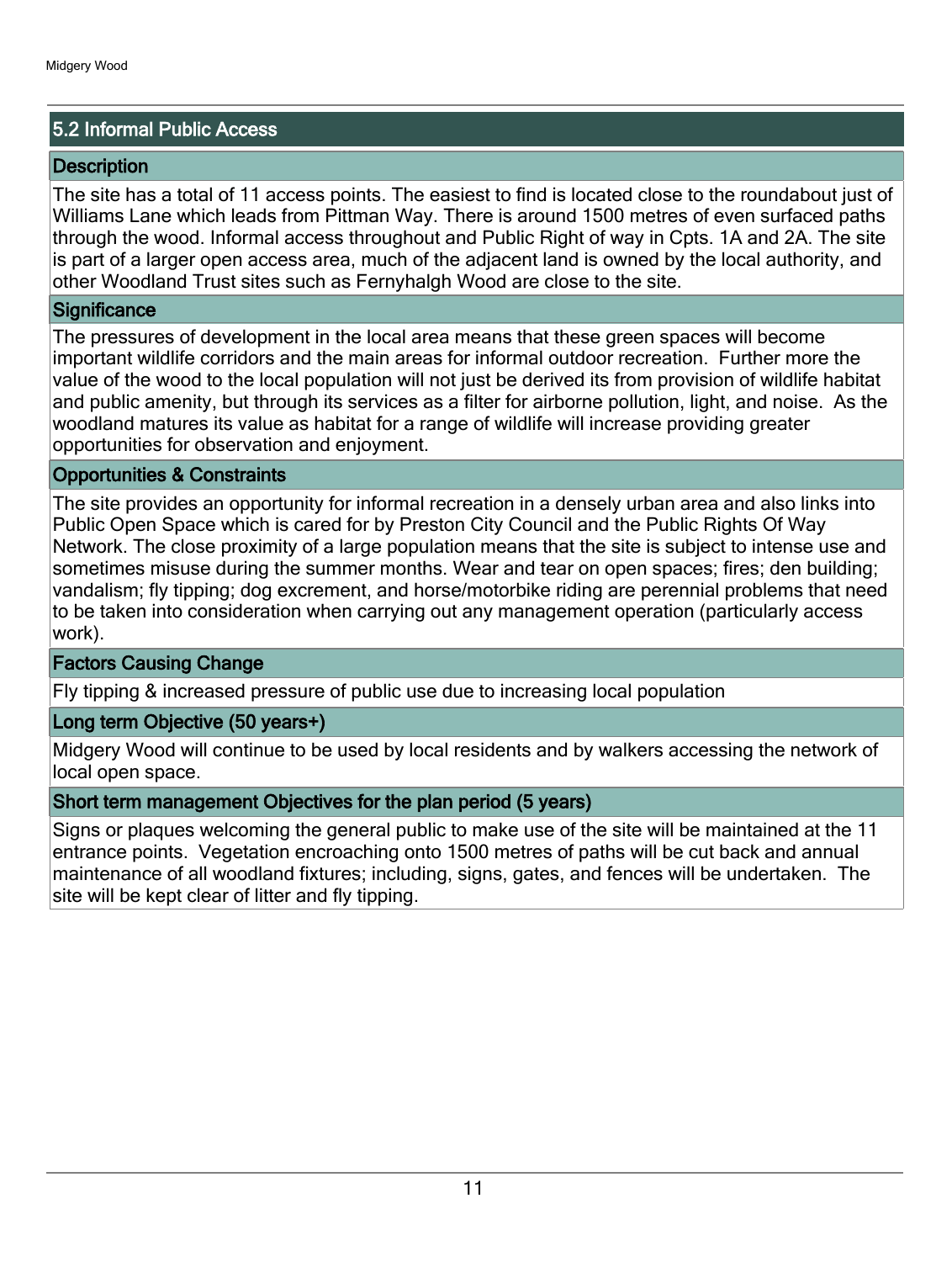| <b>6.0 WORK PROGRAMME</b> |              |                    |        |  |  |
|---------------------------|--------------|--------------------|--------|--|--|
| Year                      | Type of Work | <b>Description</b> | Due By |  |  |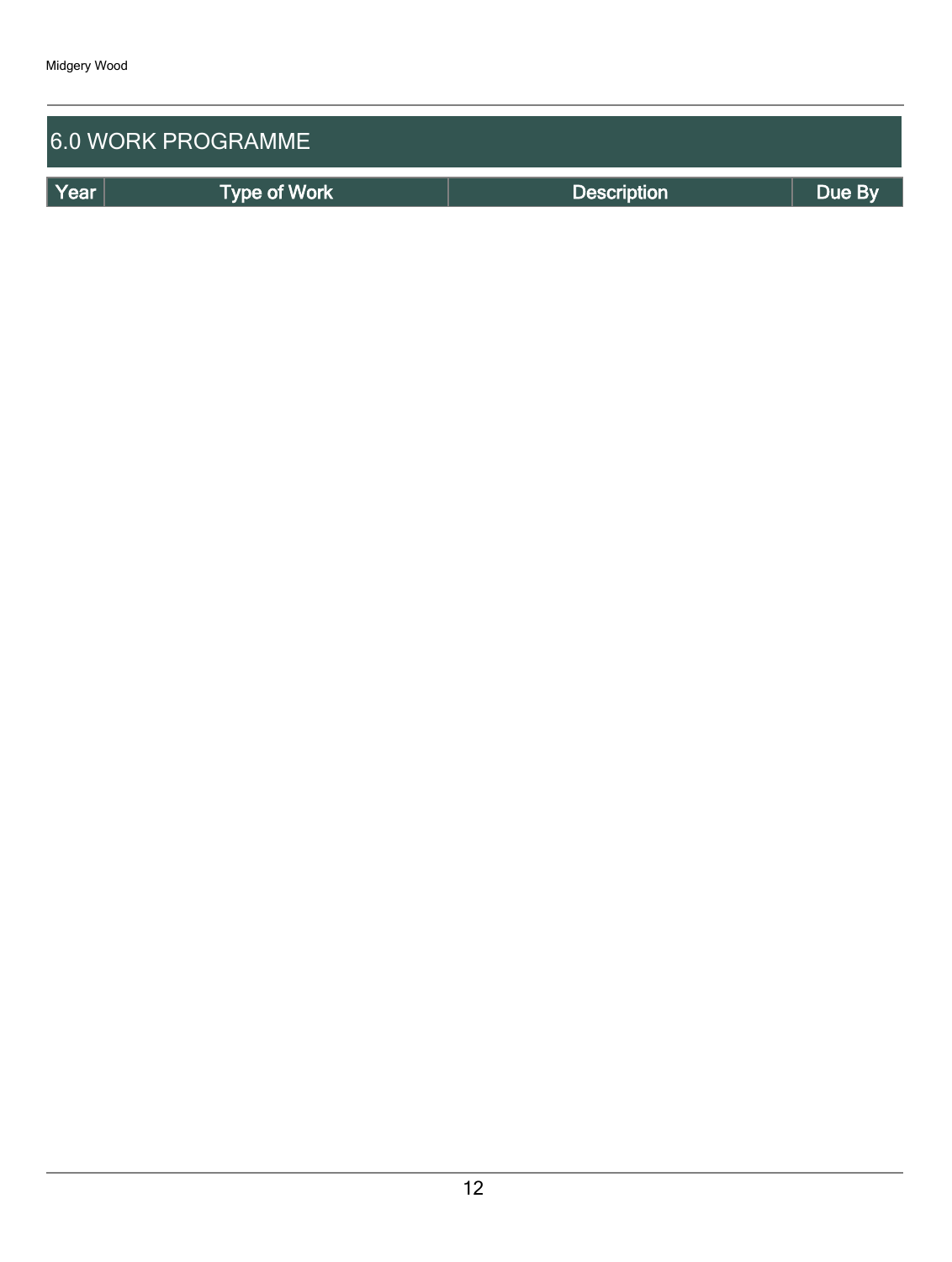## APPENDIX 1: COMPARTMENT DESCRIPTIONS

| Cpt<br>No. | Area<br>(ha) | <b>Main</b><br><b>Species</b> | Year | <b>Management</b><br>Regime | Major<br>Management<br><b>Constraints</b>                                                                                                                     | <b>Key Features</b><br><b>Present</b> | <b>Designations</b>   |
|------------|--------------|-------------------------------|------|-----------------------------|---------------------------------------------------------------------------------------------------------------------------------------------------------------|---------------------------------------|-----------------------|
| 1a         | $0.73$ Ash   |                               |      | 1980 High forest            | Housing/infrastru   Informal Public   Tree<br>cture, structures<br>& water features<br>on or adjacent to Woodland<br>site, People<br>issues (+tve & -<br>(tve | Access,<br>Secondary                  | Preservation<br>Order |

A small woodland located on Faraday Drive, divided by a paved path, with hedges on either side which runs through the site. The northern edge abuts Faraday Drive, the southern edge borders a housing estate and the western boundary is Midgery Lane. There are a number of older hedgerow features which enrich the typical late 1970s planting of alder, ash, oak, field maple, cherry, hazel, hawthorn, dogwood and guelder rose.

| 2a | $3.59$ Ash |  | 1980 High forest | Housing/infrastru   Informal Public   Tree<br>cture, structures   Access,<br>& water features Secondary<br>on or adjacent to Woodland<br>site, People | Preservation<br><b>Order</b> |
|----|------------|--|------------------|-------------------------------------------------------------------------------------------------------------------------------------------------------|------------------------------|
|    |            |  |                  | issues (+tve & -<br>(tve                                                                                                                              |                              |

A narrow (30 metres) screening plantation which runs from the roundabout at the junction of Pittman Way and Williams Lane towards the M6 motorway for 250 metres and then south-eastwards for 320 metres, where there is a junction of two paths, from that point the compartment continues southwards until it reaches a track which climbs the sandy slope above the Savick Brook. There are a number of older hedgerow features in the western arm of this compartment, but the wood is predominantly late 1970s planting, dominated by ash with field maple, oak , cherry, hawthorn, blackthorn, guelder rose, elder, hazel and dogwood. A track runs through the middle of the plot, which is well used by dog walkers and workers from the nearby light industrial units. There is a small area of open space contained within the fenced boundary with a bench and mown grass which is the responsibility of Preston Borough Council, all adjacent grassland areas are also managed by Preston Borough.

| 3a | $3.09$ Ash |  | 1980 High forest | Housing/infrastru   Informal Public   Tree<br>cture, structures   Access,<br>& water features Secondary<br>on or adjacent to Woodland | Preservation<br><b>Order</b> |
|----|------------|--|------------------|---------------------------------------------------------------------------------------------------------------------------------------|------------------------------|
|    |            |  |                  | site, People<br>lissues (+tve & -<br>tve)                                                                                             |                              |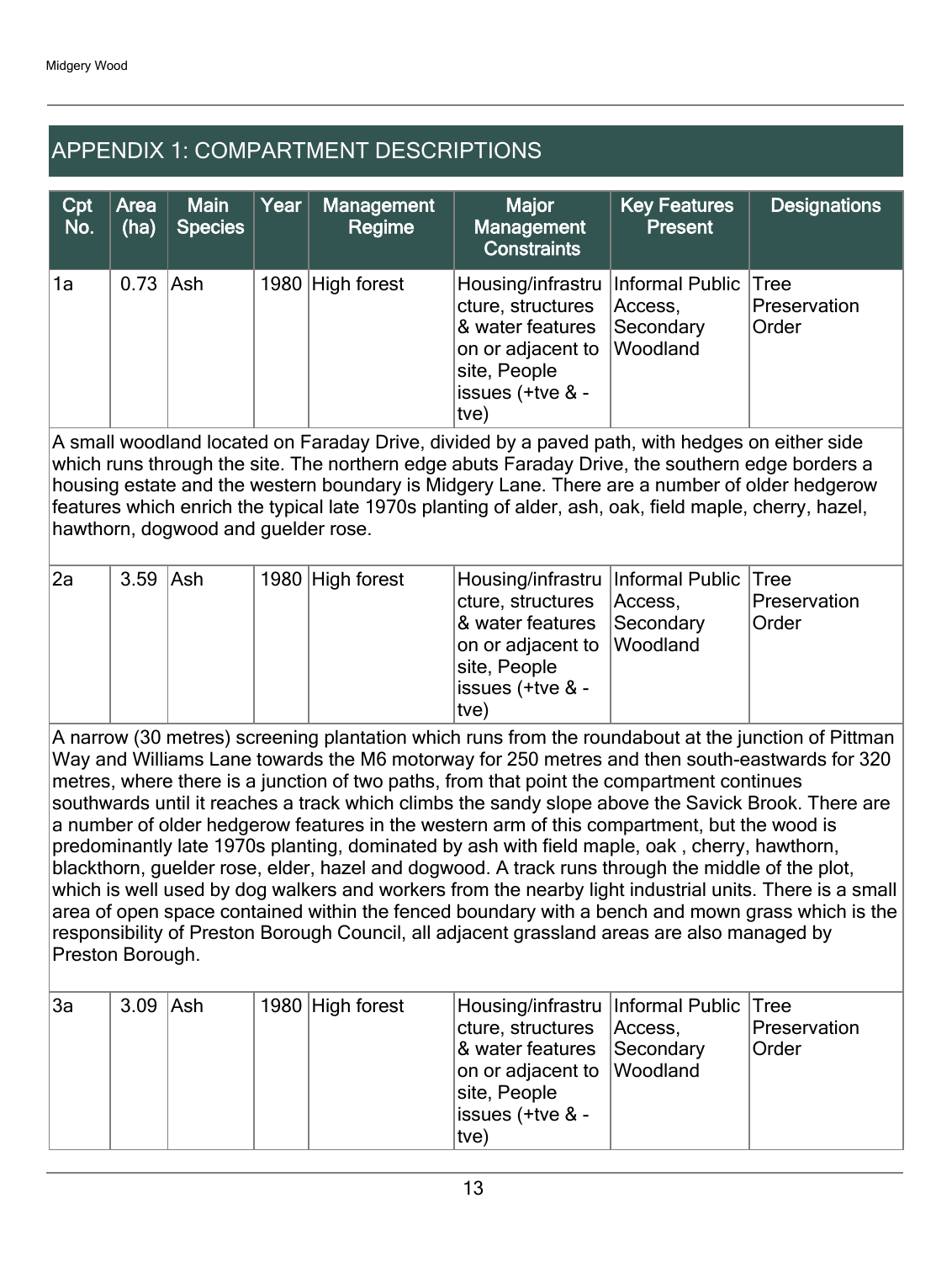This compartment lies south of the path which climbs up the steep sandy valley slope on the north side of the Savick Brook, it is 85 metres at its' widest point and reaches down to the Savick Brook at two points at the eastern and western ends. There are some remnant field boundary hedges with some large trees including a notable oak. These add interest to an otherwise typical late 1970s planting. The lower edge of the plantation is dominated by well grown alders of three species, Alnus cordata, Alnus incana and Alnus glutinosa, ash, cherry, oak, field maple, birch, hawthorn, gorse, guelder rose, elder and false acacia are also present. Two short stretches of path pass through the compartment. One section, 120 metres in length, passes through the compartment at the base of the slope close to the stream and is part of the Woodland Trust site. The other path climbs the slope and forms the boundary between compartments 2a and 3a. This path is outside the Trust's site.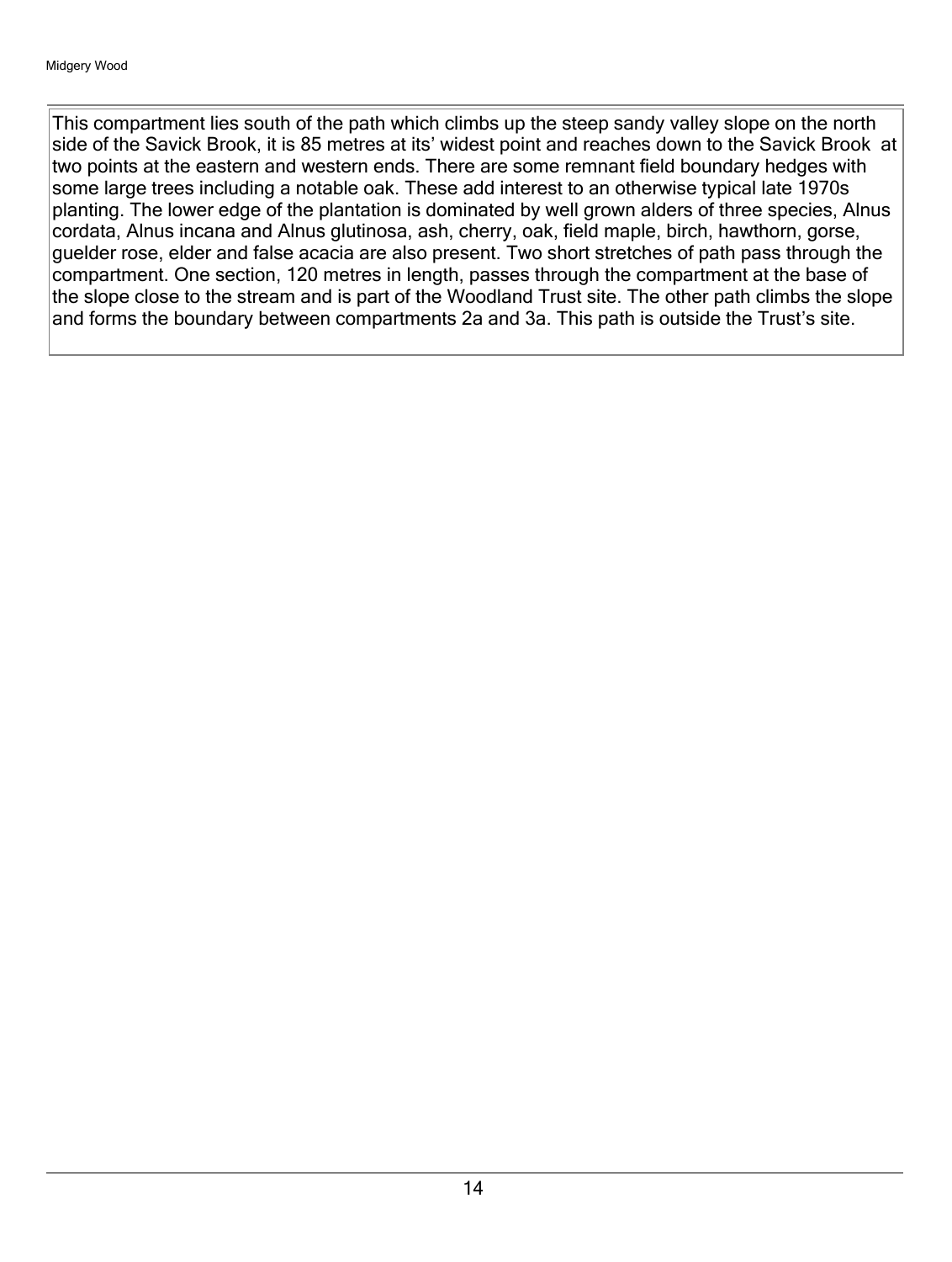## Appendix 2: Harvesting operations (20 years)

| Forecast<br>$\overline{\mathsf{Year}}$ $^{\mathsf{\scriptscriptstyle{\dagger}}}$ | Cpt | <b>Operation Type</b> | <b>Work Area</b><br>(ha) | <b>Estimated</b><br>vol/ha | <b>Estimated total</b><br>vol. |
|----------------------------------------------------------------------------------|-----|-----------------------|--------------------------|----------------------------|--------------------------------|
| 2018                                                                             | 1a  | `hin                  | 0.73                     |                            |                                |
| 2018                                                                             | 2a  | `hin                  | 3.59                     |                            | 38                             |
| 2018                                                                             | 3a  | `hin                  | 3.09                     | 12                         | 38                             |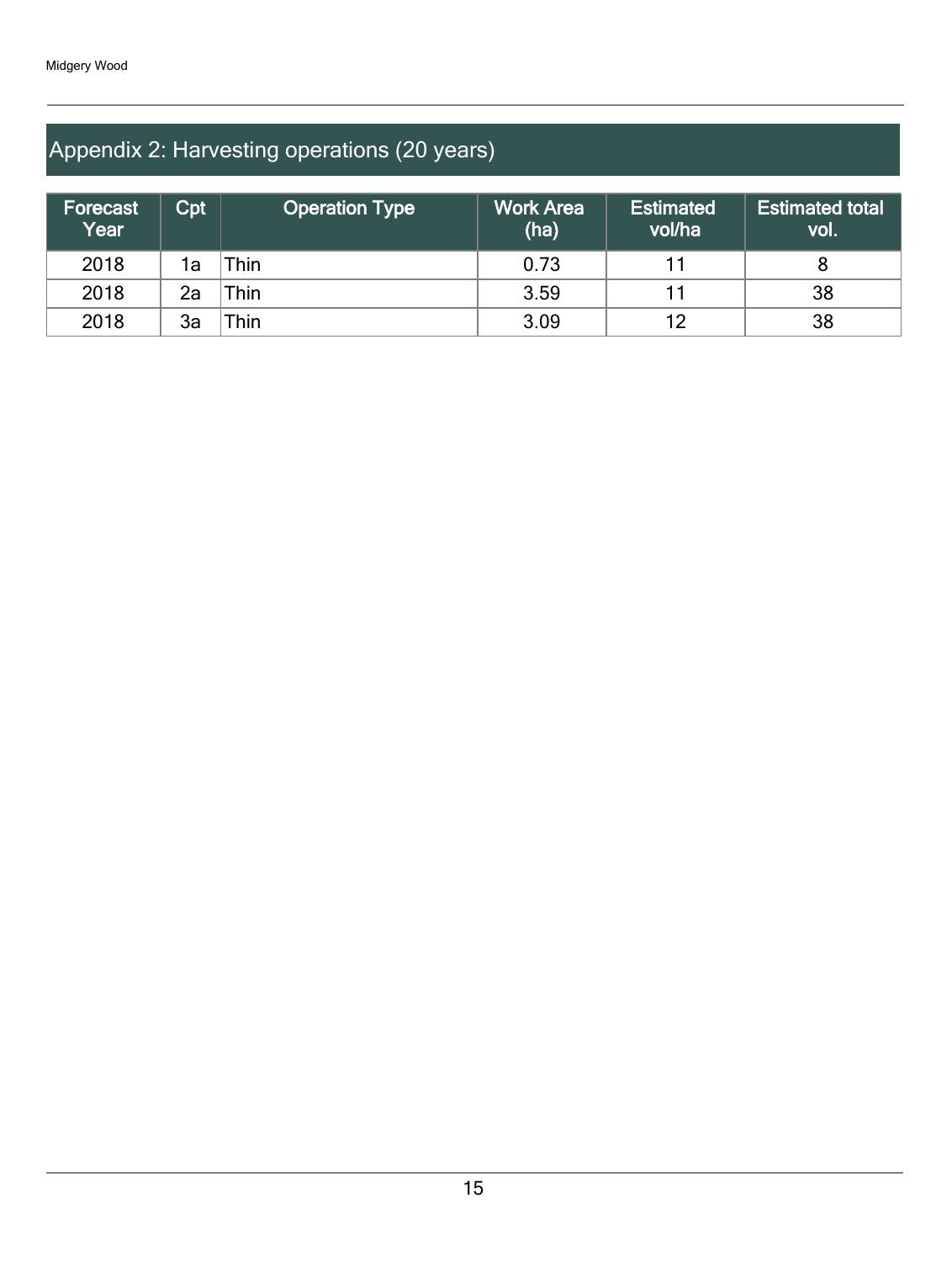## **GLOSSARY**

#### Ancient Woodland

Ancient woods are defined as those where there has been continuous woodland cover since at least 1600 AD. In Scotland ancient woods are defined strictly as sites shown as semi-natural woodland on the 'Roy' maps (a military survey carried out in 1750 AD, which is the best source of historical map evidence) and as woodland all subsequent maps. However, they have been combined with long-established woods of semi-natural origin (originating from between 1750 and 1860) into a single category of Ancient Semi-Natural Woodland to take account of uncertainties in their identification. Ancient woods include Ancient Semi-Natural Woodland and plantations on Ancient Woodland Sites (see below). May support many species that are only found in ancient woodland.

#### Ancient Semi - Natural Woodland

Stands in ancient woods defined as those consisting predominantly of native trees and shrubs that have not obviously been planted, which have arisen from natural regeneration or coppice regrowth.

#### Ancient Woodland Site

Stands in ancient woods that have been converted to plantations, of coniferous, broadleaved or mixed species, usually for timber production, including plantations of native species planted so closely together that any semi-natural elements of the understorey have been suppressed.

#### Beating Up

Replacing any newly planted trees that have died in the first few years after planting.

#### **Broadleaf**

A tree having broad leaves (such as oak) rather than needles found on conifers (such as Scots pine).

#### **Canopy**

The uppermost layer of vegetation in a woodland, or the upper foliage and branches of an individual tree.

#### Clearfell

Felling of all trees within a defined area.

#### **Compartment**

Permanent management division of a woodland, usually defined on site by permanent features such as roads. See Sub-compartments.

#### **Conifer**

A tree having needles, rather than broadleaves, and typically bearing cones.

#### Continuous Cover forestry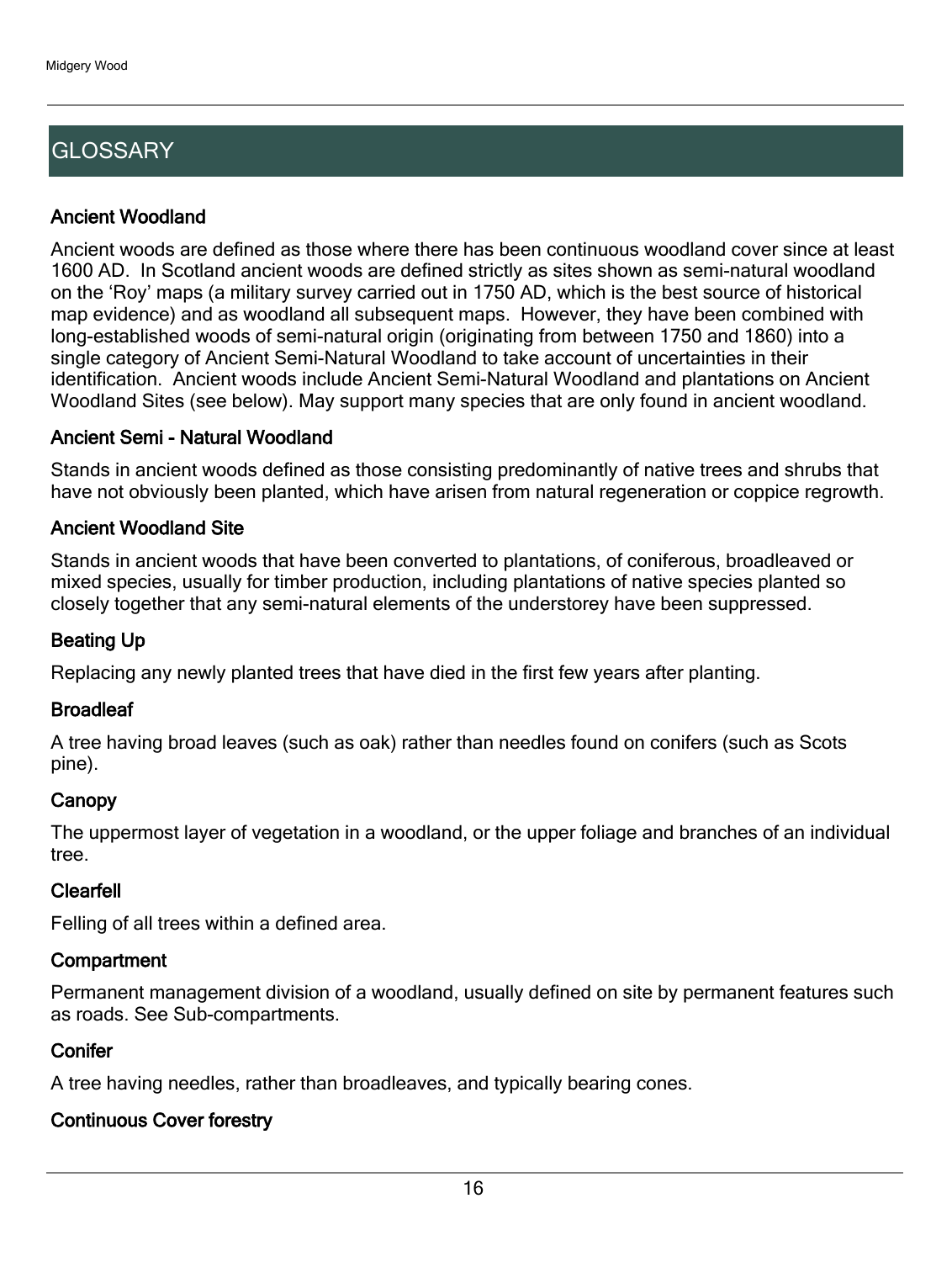A term used for managing woods to ensure that there are groups or individual trees of different ages scattered over the whole wood and that some mature tree cover is always maintained. Management is by repeated thinning and no large areas are ever completely felled all at once.

#### **Coppice**

Trees which are cut back to ground levels at regular intervals (3-25 years).

#### Exotic (non-native) Species

Species originating from other countries (or other parts of the UK) that have been introduced by humans, deliberately or accidentally.

#### Field Layer

Layer of small, non-woody herbaceous plants such as bluebells.

#### Group Fell

The felling of a small group of trees, often to promote natural regeneration or allow planting.

#### Long Term Retention

Discrete groups of trees (or in some cases single trees) that are retained significantly past their economic felling age. Operations may still be carried out within them and thinning is often necessary to maintain stability.

#### Minimum Intervention

Areas where no operations (such as thinning) will take place other than to protect public safety or possibly to control invasive exotic species.

#### Mixed Woodland

Woodland made up of broadleaved and coniferous trees.

#### National vegetation classification (NVC)

A classification scheme that allows an area of vegetation to be assigned to the standardised type that best matches the combination of plant species that it contains. All woodlands in the UK can be described as being one of 18 main woodland types (W1 - W18), which principally reflect soil and climatic conditions. For example, Upland Oakwoods are type W11, and normally occur on well drained infertile soils in the cooler and wetter north and west of Britain. Each main type can be subdivided into numerous subtypes. Most real woods contain more than one type or sub-type and inevitably some woods are intermediate in character and can't be properly described by any sub type.

#### Native Species

Species that arrived in Britain without human assistance.

#### Natural Regeneration

Naturally grown trees from seeds falling from mature trees. Also regeneration from coppicing and suckering.